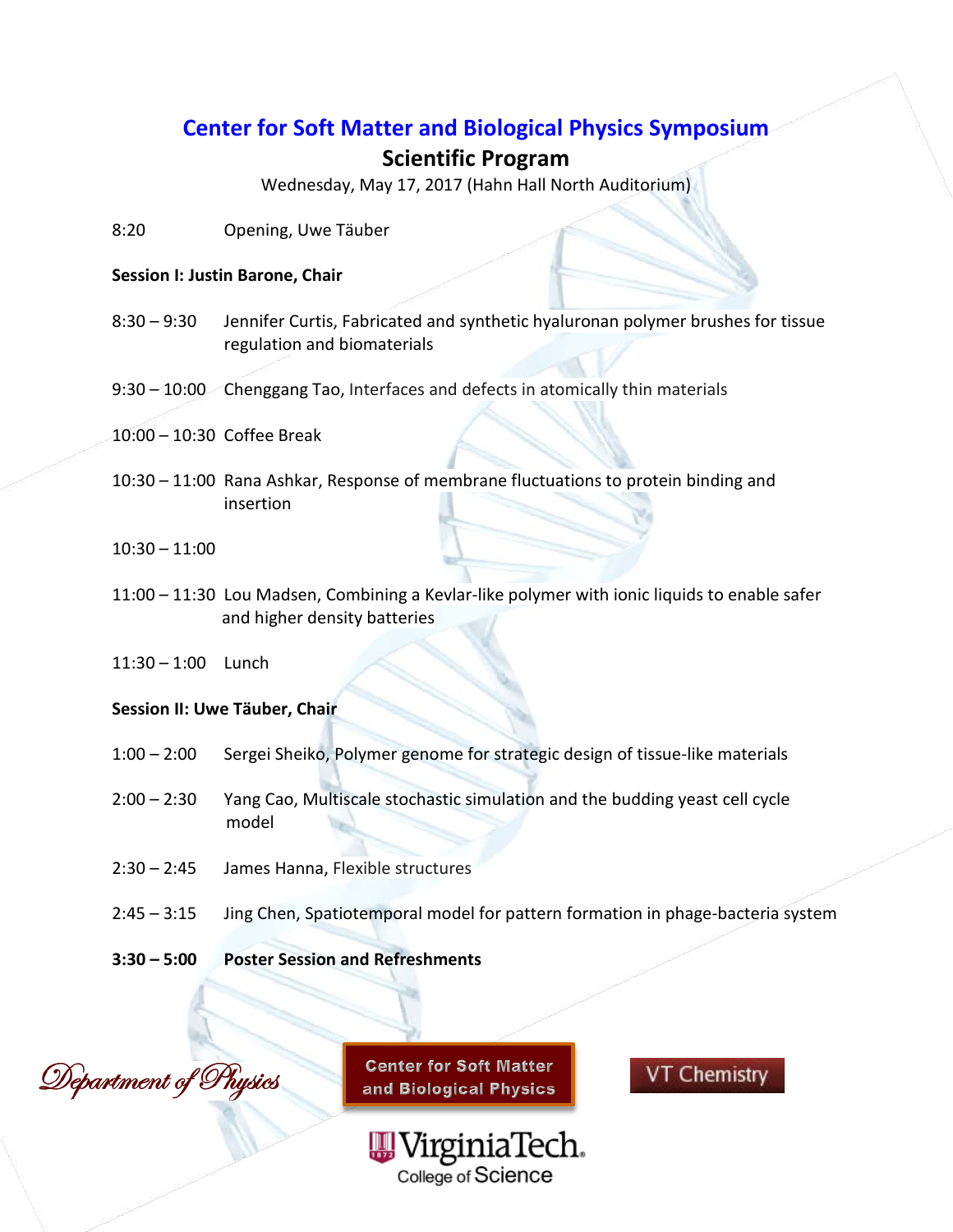# **Center for Soft Matter and Biological Physics Symposium**

### **Graduate Student Workshop**

Thursday, May 18, 2017 (Hahn Hall North Auditorium)

- **9:00 – 9:25** Refreshments
- **9:25 – 9:30** Opening, Uwe Tӓuber
- **9:30 – 10:30** Break
- **9:30 – 10:30** Sergei Sheiko, Molecular mechanichemistry: from making to breaking complex architectures
- **10:30 – 11:30** Jennifer Curtis, Mechanics of phagocytosis: Role of actin dynamics and curvature

#### **Posters**

- 1. Spatiotemporal model for pattern formation in phage-bacteria system, Xiaochu Li, Floricel Gonzalez, Birgit Scharf, Jing Chen
- 2. The spatiotemporal network dynamics of acquired resistance in engineered microecological systems, Udaya Sree Datla, Will Mather
- 3. Big data analysis of differential production within toxin-antitoxin systems, Heather Deter, Will Mather
- 4. Crosstalk between diverse synthetic protein degradation tags in *Escherichia coli*, Nicholas Butzin, Will Mather
- 5. Avalanches in neural networks, Jacob Carroll, Uwe Tӓuber
- 6. Vortex dynamics in type-II superconductors, Harsh Chaturvedi, Uwe Tӓuber
- 7. A computational study of biodiversity, Sheng Chen, Uwe Täuber
- 8. A numerical study of the two-dimensional complex Ginzburg-Landau Equation, Weigang Liu, Uwe Tӓuber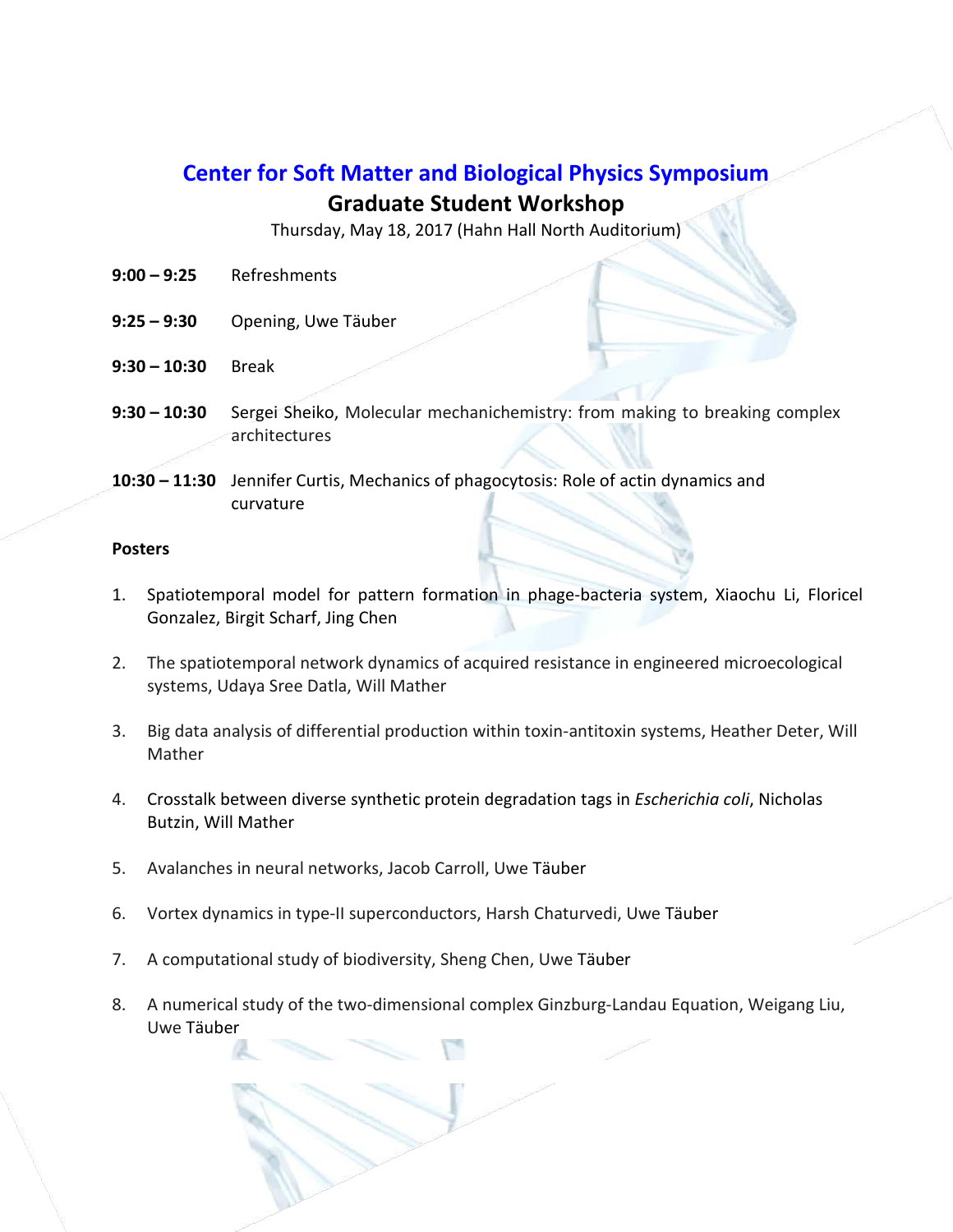- 9. Evaporation of solutions containing charged polymers: A molecular dynamics study, Chengyuan Wen, Shengfeng Cheng
- 10. Stratification in binary mixtures of nanoparticles induced by solvent evaporation: A molecular dynamics study, Yanfei Teng, Shengfeng Cheng
- 11. Cyclic predator-prey games of six species, Bart Brown, Shadi Esmaeili, Michel Pleimling
- 12. Physical aging in a system composed of coupled Kuramoto oscillators, Shadi Esmaeili, Michel Pleimling
- 13. Molecular basis of ligand binding by the endosomal adaptor protein TOM1, Chuanhui Chen, Wen Xiong, Daniel Capelluto, Chenggang Tao
- 14. Effect of chain length on the crystallization of linear polyethylene, Hadi Mohammadi, Herve Marand
- 15. Protein-polymer nanocomposites, Barb DeButts, Justin Barone
- 16. Protein self-assembly in polar polymer environments of varying viscosity, Laura Hanzly, Justin Barone
- 17. TBD, Yang Cao's group
- 18. Circadian alternative polyadenylation of Sppl3 gene, Chuanli Zhou, Kerry Gendreau, and Shihoko Kojima
- 19. Understanding molecular transport and dynamics in soft materials: Ion conductors, polymeric micelles, and structured liquids, Andrew Korovich, Curt Zanelotti, Rui Zhang, Xiuli Li, Lam Thieu, Deyang Yu, and Louis A. Madsen
- 20. Structural, thermodynamic, and phosphatidylinositol 3-phosphate binding properties of Phafin2, Tuo Xian, Daniel Capelluto
- 21. Structural properties of disordered proteins from molecular dynamics simulations, Parviz Seifpanah, Saeed Izadi, Alexey Onufriev
- 22. Accuracy limit of rigid n-point water models, Yeyue Xiong, Alexey Onufriev
- 23. Nucleic acid condensation by multivalent ions: DNA vs. RNA, Igor S. Tolokh, Alexey V. **Onufriev**
- 24. Network reliability: A measure to study diffusive dynamics on networks, Madhurima Nath, Yihui Ren, Stephen Eubank

[Type here]